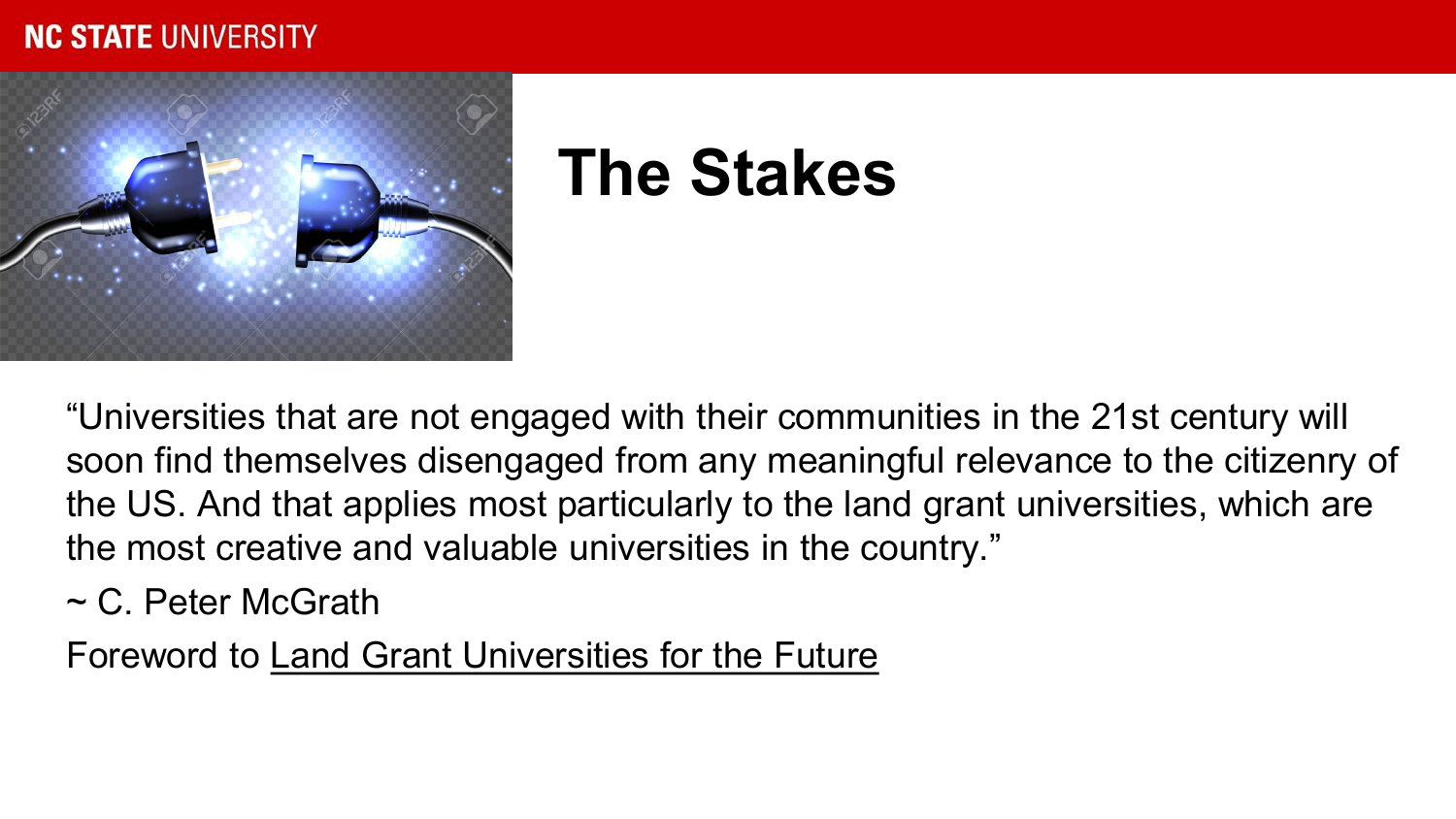### **NC State Strategic Plan**

- Goal 1: Enhance the success of our students through education innovation
- Goal 2: Enhance scholarship and research by investing in faculty and infrastructure
- Goal 3: Enhance interdisciplinary scholarship to address the grand challenges of society
- Goal 4: Enhance organizational excellence by creating a culture of constant improvement
- Goal 5: Enhance local and global engagement through focused strategic partnerships

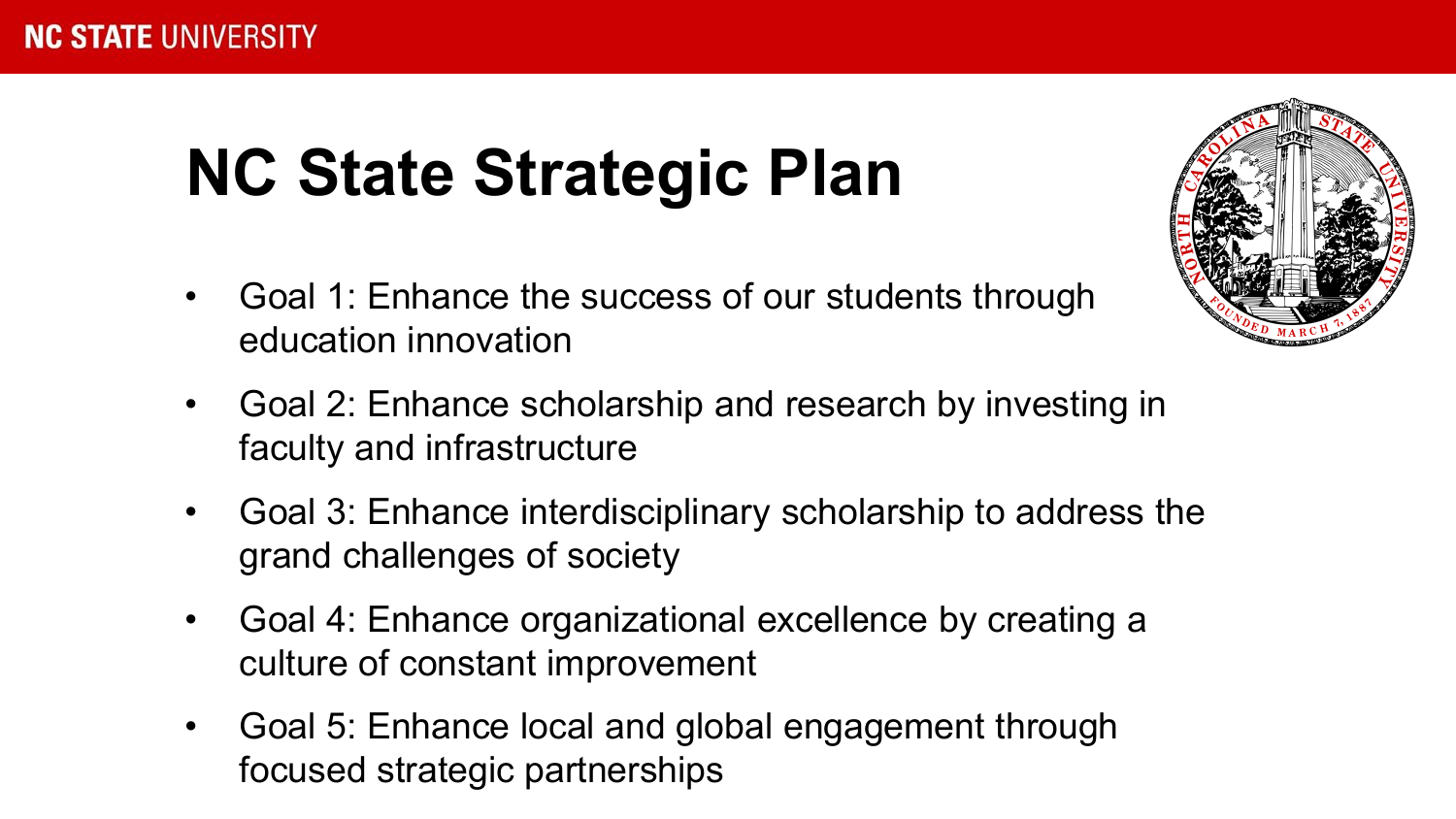# **NC State Office of Outreach and Engagement 2016-2020 Strategic Plan**

- 1. Grow a culture of engagement
	- 1. Document, track university engagement activity
	- 2. Recognize and reward faculty, staff and partners and create more opportunities to engage
	- 3. Learn from national strategies and become recognized for engagement

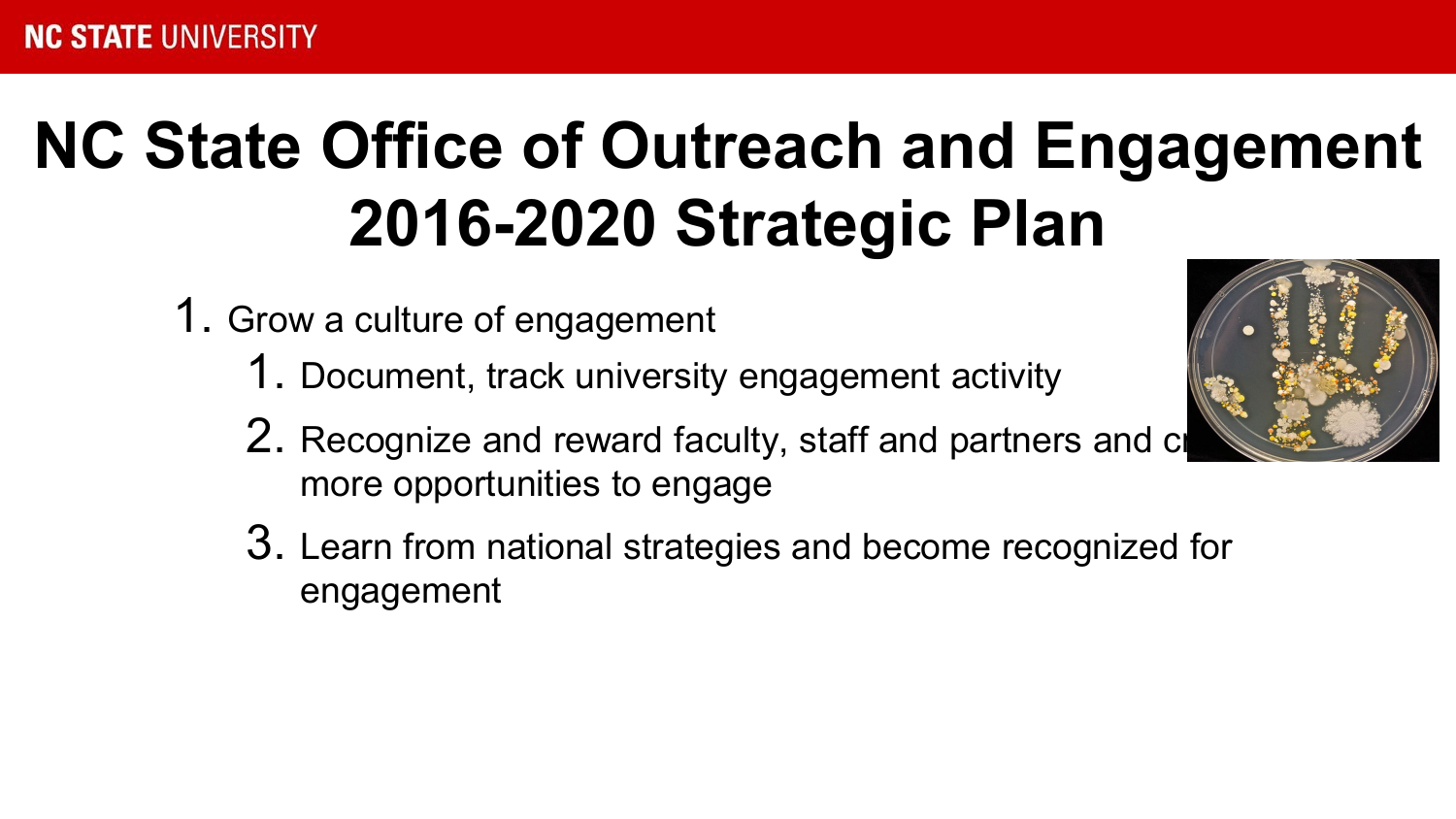## **NC State Office of Outreach and Engagement 2016-2020 Strategic Plan**

2. Create Community Collaborations and Partnerships

- a. Create geographically specific partnerships
- b. Policy support for engagement work
- c. Celebrate student civic engagement

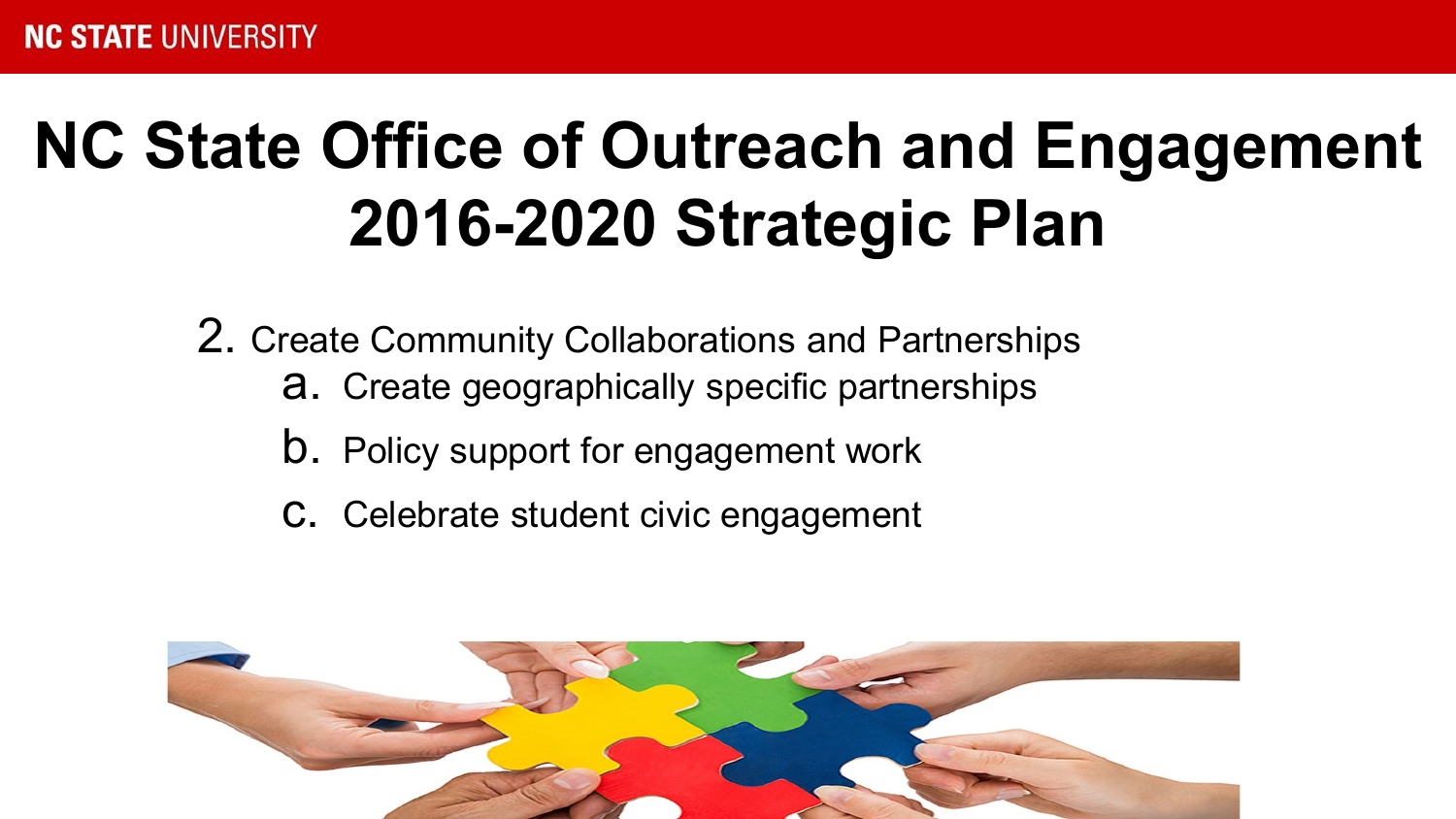# **NC State Office of Outreach and Engagement 2016-2020 Strategic Plan**

3. Enhance our Capacity to Make a Difference

- a. New revenue to support university strategic priorities
- b. Increase support for innovation and entrepreneurship
- c. Boost support for lifelong learning
- d. New innovative business/industry learning opportunities